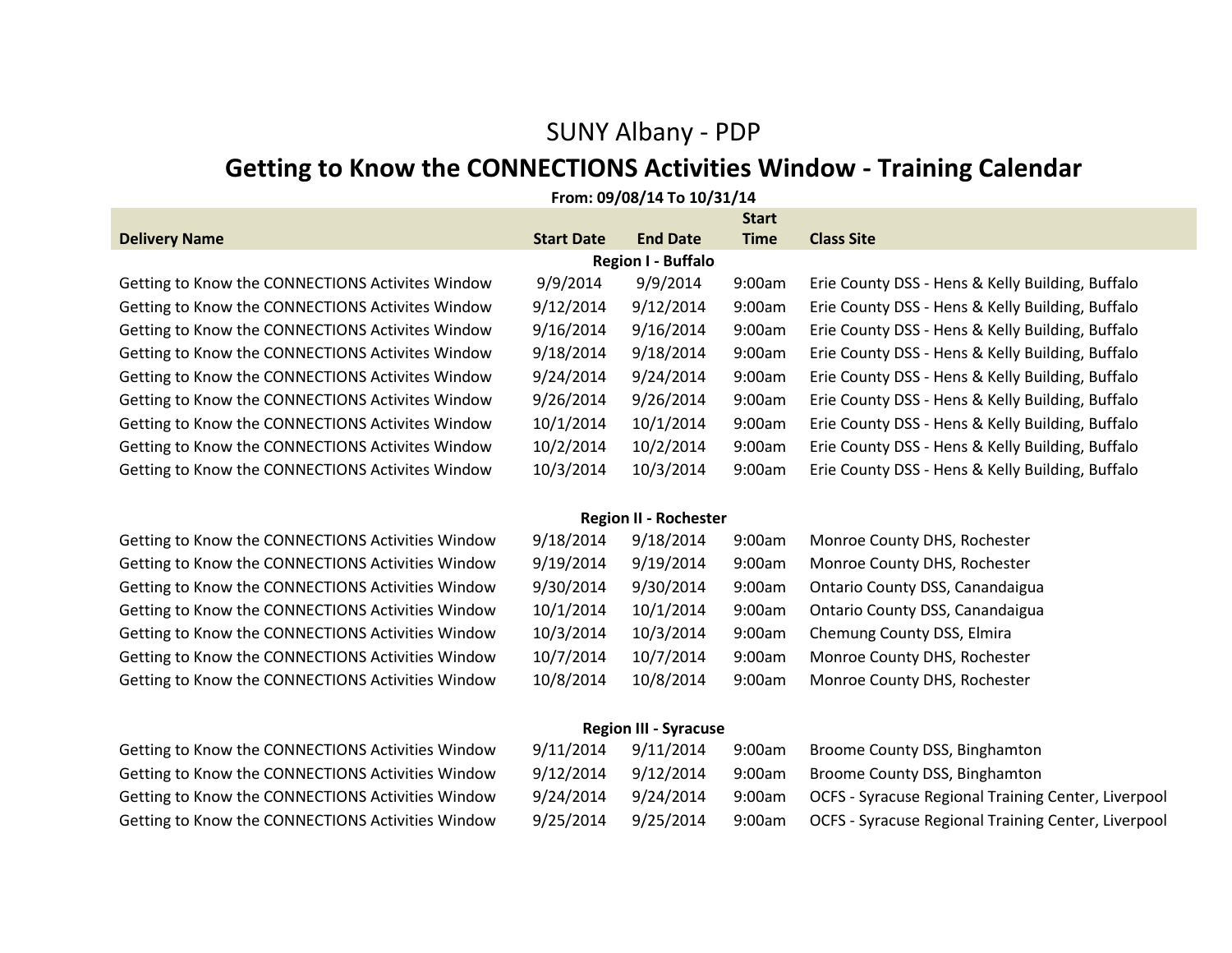Getting to Know the CONNECTIONS Activities Window 9 Getting to Know the CONNECTIONS Activities Window 9. Getting to Know the CONNECTIONS Activities Window 10 Getting to Know the CONNECTIONS Activities Window 10 Getting to Know the CONNECTIONS Activities Window 10 Getting to Know the CONNECTIONS Activities Window 10

Getting to Know the CONNECTIONS Activites Window 9, Getting to Know the CONNECTIONS Activites Window 9, Getting to Know the CONNECTIONS Activites Window 9, Getting to Know the CONNECTIONS Activities Window 10 Getting to Know the CONNECTIONS Activities Window 10 Getting to Know the CONNECTIONS Activities Window 10 Getting to Know the CONNECTIONS Activities Window 10

Getting to Know the CONNECTIONS Activites Window 9 Getting to Know the CONNECTIONS Activites Window 1 Getting to Know the CONNECTIONS Activites Window 1 Getting to Know the CONNECTIONS Activites Window 1 Getting to Know the CONNECTIONS Activities Window 1 Getting to Know the CONNECTIONS Activities Window 1 Getting to Know the CONNECTIONS Activites Window 1 Getting to Know the CONNECTIONS Activities Window 1 Getting to Know the CONNECTIONS Activities Window 1 Getting to Know the CONNECTIONS Activities Window 1

Getting to Know the CONNECTIONS Activities Window Getting to Know the CONNECTIONS Activities Window

| /26/2014  | 9/26/2014  | $9:00$ am | OCFS - Syracuse Regional Training Center, Liverpool |
|-----------|------------|-----------|-----------------------------------------------------|
| /30/2014  | 9/30/2014  | 9:00am    | Tioga Health & Human Services Bldg, Owego           |
| 0/15/2014 | 10/15/2014 | 9:00am    | OCFS - Syracuse Regional Training Center, Liverpool |
| 0/16/2014 | 10/16/2014 | 9:00am    | OCFS - Syracuse Regional Training Center, Liverpool |
| 0/17/2014 | 10/17/2014 | 9:00am    | OCFS - Syracuse Regional Training Center, Liverpool |
| 0/23/2014 | 10/23/2014 | 9:00am    | OCFS - Syracuse Regional Training Center, Liverpool |
|           |            |           |                                                     |

### **Region IV - Abany**

| /12/2014  | 9/12/2014  | 9:00am | SUNY Albany PDP - 22 Corporate Woods Blvd, Albany |
|-----------|------------|--------|---------------------------------------------------|
| /19/2014  | 9/19/2014  | 9:00am | SUNY Albany PDP - 22 Corporate Woods Blvd, Albany |
| /26/2014  | 9/26/2014  | 9:00am | SUNY Albany PDP - 22 Corporate Woods Blvd, Albany |
| 0/2/2014  | 10/2/2014  | 9:00am | Essex County DSS, Elizabethtown                   |
| 0/3/2014  | 10/3/2014  | 9:00am | Essex County DSS, Elizabethtown                   |
| 0/9/2014  | 10/9/2014  | 9:00am | Otsego County DSS, Cooperstown                    |
| )/10/2014 | 10/10/2014 | 9:00am | Otsego County DSS, Cooperstown                    |

#### **Region V - Spring Valley**

| 9/10/2014 | 9/10/2014  | 9:00am | Abbott House, Irvington           |
|-----------|------------|--------|-----------------------------------|
| 10/2/2014 | 10/2/2014  | 9:00am | Dutchess County DSS, Poughkeepsie |
| 10/7/2014 | 10/7/2014  | 9:00am | Dutchess County DSS, Poughkeepsie |
| 10/8/2014 | 10/8/2014  | 9:00am | Dutchess County DSS, Poughkeepsie |
| 10/8/2014 | 10/8/2014  | 9:00am | Orange County DSS, Goshen         |
| 10/9/2014 | 10/9/2014  | 9:00am | Orange County DSS, Goshen         |
| 10/9/2014 | 10/9/2014  | 9:00am | Dutchess County DSS, Poughkeepsie |
| 0/10/2014 | 10/10/2014 | 9:00am | Orange County DSS, Goshen         |
| 0/16/2014 | 10/16/2014 | 9:00am | Orange County DSS, Goshen         |
| 0/17/2014 | 10/17/2014 | 9:00am | Orange County DSS, Goshen         |

### **Region V - Long Island**

| 9/24/2014 | 9/24/2014 |        | 9:00am Nassau County DSS Basement #3, Uniondale |
|-----------|-----------|--------|-------------------------------------------------|
| 9/24/2014 | 9/24/2014 | 9:00am | Suffolk County DSS, Ronkonkoma                  |